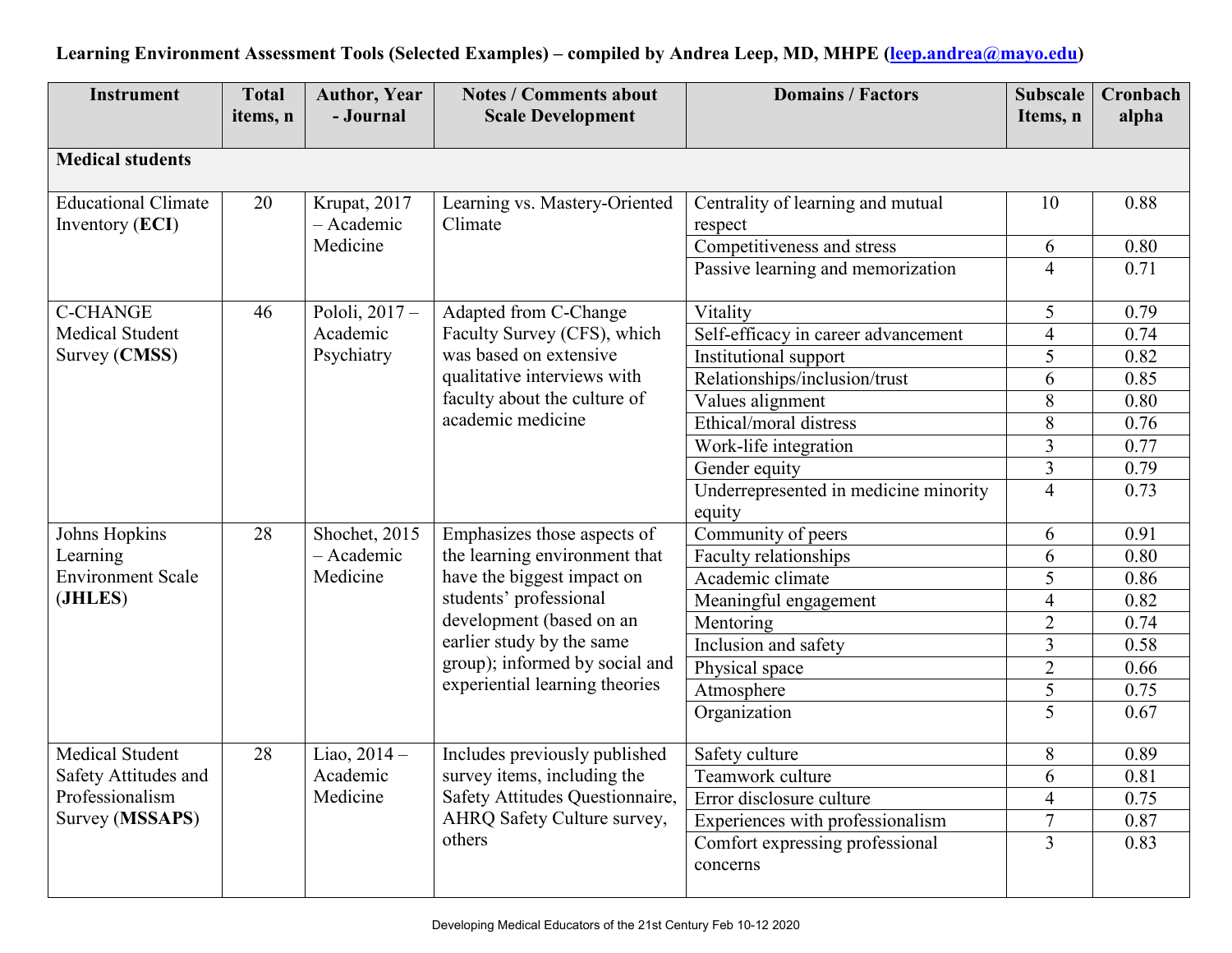| Undergraduate             | 25 | Strand, 2013 -   | Includes modified items from           | Opportunities for learning in and   | 11                       | 0.91          |
|---------------------------|----|------------------|----------------------------------------|-------------------------------------|--------------------------|---------------|
| <b>Clinical Education</b> |    | Medical          | existing tools (DREEM,<br>through work |                                     |                          |               |
| Environment               |    | Teacher          | PHEEM, Learning Climate                | Preparedness for study entry        | 6                        | 0.87          |
| Measure (UCEEM)           |    |                  | Questionnaire, Maastricht              | Workplace interaction patterns and  | 6                        | 0.79          |
|                           |    |                  | <b>Clinical Teaching</b>               | student inclusion                   |                          |               |
|                           |    |                  | Questionnaire)                         | Equal treatment                     | $\overline{2}$           | 0.84          |
| Climate of                | 46 | Quaintance,      | Items based on focus groups            | Professional behaviors of students  | 12                       | 0.82          |
| Professionalism           |    | $2008 -$         | with students, role-modeling           | Professional behaviors of residents | 12                       | 0.75          |
|                           |    | Academic         | literature, ABIM definition of         | Professional behaviors of faculty   | 12                       | 0.79          |
|                           |    | Medicine         | professionalism                        | Professionalism teaching            | 10                       | 0.91          |
| Medical Student           | 17 | Rosenbaum,       | The original MSLES was                 | Breadth of interest                 | $\overline{2}$           | 0.62          |
| Learning                  |    | $2007 -$         | based in part on the Learning          | Student-student interactions        | $\overline{3}$           | 0.73          |
| <b>Environment Survey</b> |    | Academic         | <b>Environment Questionnaire</b>       | Student-student interactions -      | $\overline{3}$           | 0.52          |
| $(MSLES) - Short$         |    | Medicine         | (LEQ) by Rothman, 1970 (a              | negatively worded items             |                          |               |
| Form**                    |    |                  | cognitive-affective climate            | Supportiveness                      | $\overline{4}$           | 0.66          |
| *Also used in 28          |    | Moore-West,      | instrument) with additional            | Meaningful learning experiences     | 1                        | N/A           |
| school study by           |    | $1986 - Res$     | scales added based on                  | Organization                        | 3                        | 0.80          |
| Skochelak, 2016           |    | Med Educ         | discussions with medical               | Vertical integration - new item     | $\mathbf{1}$             | N/A           |
|                           |    |                  | students about their concerns          |                                     |                          |               |
| $MSLES - even$            | 11 | Used on          | *Cronbach alphas are based on          | <b>Emotional climate</b>            | $\overline{3}$           | 0.90          |
| shorter version           |    | AAMC Y2Q         | 2017 AAMC Y2Q data                     | Student-student interaction         | 4                        | 0.80          |
|                           |    |                  |                                        | Student-faculty interaction         | $\overline{4}$           | 0.80          |
| <b>Pololi, 2000</b>       | 15 | Pololi, 2000 -   | Survey developed with input            | Teacher-learner relationships       | 10                       | $0.92 - 0.93$ |
| *Strongest validity       |    | Teach Learn      | from nationally-recognized             | Physician-patient relationships     | 3                        | $0.81 - 0.94$ |
| evidence in Colbert-      |    | Med              | medical educators; exploratory         | Self-efficacy                       | $\overline{2}$           | $0.83 - 0.92$ |
| Getz 2014 review          |    |                  | factor analysis                        |                                     |                          |               |
| Dundee Ready              | 50 | Roff, 1997 -     | Literature review, Delphi              | Teaching / learning                 | 12                       | 0.78          |
| Education                 |    | Medical          | method among 80+ experts;              | Teachers / course organizers        | 11                       | 0.69          |
| Environment               |    | Teacher          | Cronbach alphas from one               | Academic self-perceptions           | 8                        | 0.74          |
| Measure (DREEM)           |    |                  | subsequent psychometric study          | Atmosphere                          | 12                       | 0.56          |
|                           |    |                  | by Hammond, 2012                       | Social self-perceptions             | $\overline{7}$           | 0.55          |
| <b>Residents</b>          |    |                  |                                        |                                     |                          |               |
| <b>C-CHANGE</b>           | 68 | Pololi, $2017 -$ | Adapted from C-CHANGE                  | Vitality                            | 4                        | 0.84          |
| <b>Resident Survey</b>    |    | Journal of       | faculty survey, which was              | Self-efficacy in career advancement | $\overline{\mathcal{A}}$ | 0.78          |
| (CRS)                     |    | General          | developed based on interviews          | Institutional support               | 4                        | 0.85          |
|                           |    | Internal         | with faculty and an extensive          | Relationships/inclusion/trust       | 5                        | 0.83          |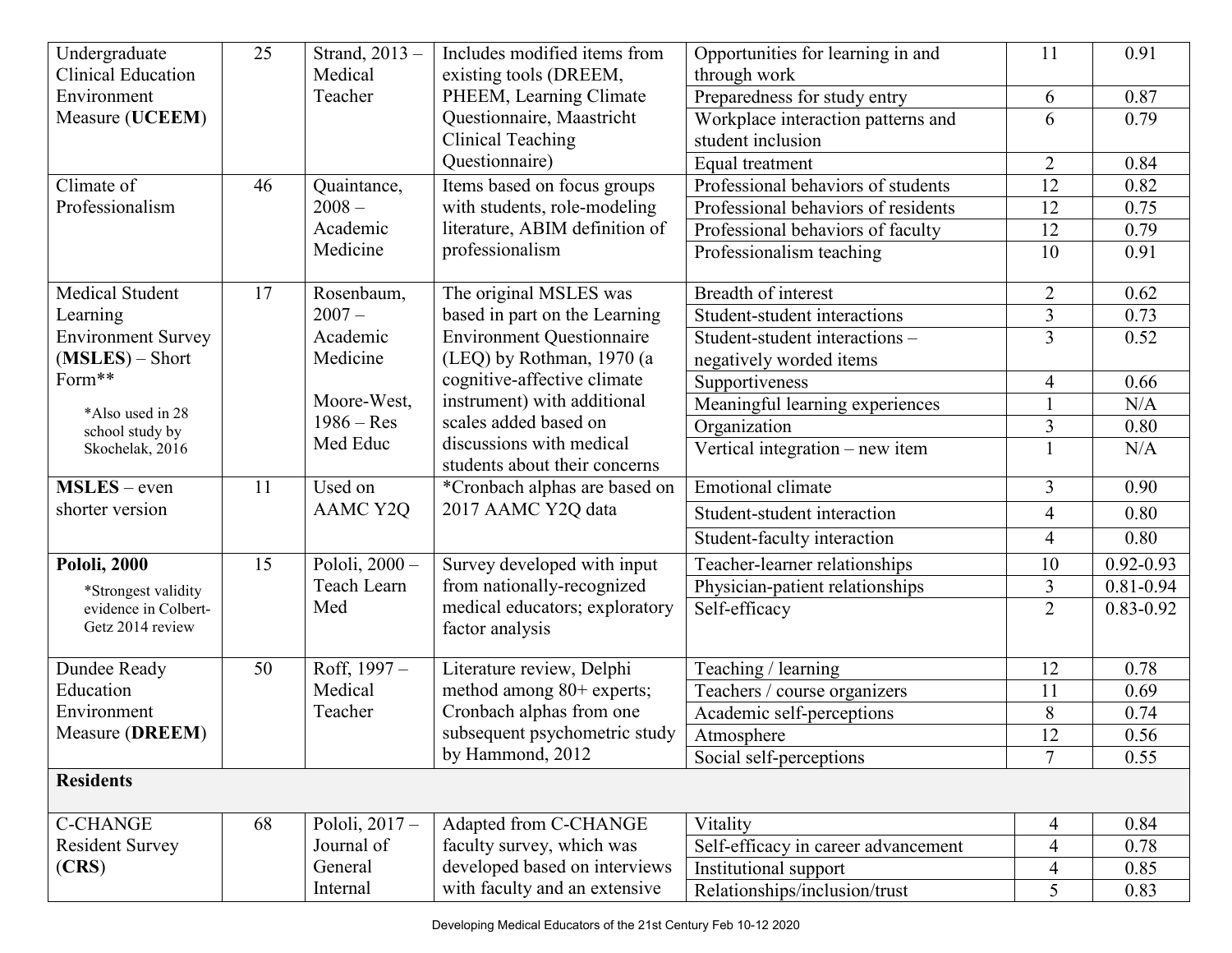|                            |    | Medicine       | literature search $+$ pilot testing                   | Values alignment                          | 6              | 0.84 |
|----------------------------|----|----------------|-------------------------------------------------------|-------------------------------------------|----------------|------|
|                            |    |                | Ethical/moral distress<br>with residents, includes an |                                           | 8              | 0.81 |
|                            |    |                | item for each of the 6 ACGME<br>Respect               |                                           | 6              | 0.82 |
|                            |    |                | core competencies<br>Mentoring                        |                                           | 6              | 0.89 |
|                            |    |                |                                                       | Leadership aspirations                    | 5              | 0.81 |
|                            |    |                |                                                       | Work-life integration                     | $\overline{3}$ | 0.79 |
|                            |    |                |                                                       | Gender equity                             | 6              | 0.86 |
|                            |    |                |                                                       | Underrepresented in med minority equity   | 5              | 0.83 |
|                            |    |                |                                                       | Competencies                              | 6              | 0.85 |
| Scan of                    | 15 | Schonrock-     | Items from previous                                   | Goal orientation (content)                | 5              | 0.71 |
| Postgraduate               |    | Adema, 2015    | instruments (authors found all                        | Relationships (atmosphere)                | 5              | 0.75 |
| Educational                |    | - PLOS ONE     | items from 12 existing                                | Organization/regulation                   | 5              | 0.67 |
| Domains (SPEED),           |    |                | instruments could be mapped                           |                                           |                |      |
| abbreviated version        |    |                | to Moos' 3 domains*), Delphi                          |                                           |                |      |
|                            |    |                | procedure, semi-structured                            |                                           |                |      |
|                            |    |                | interviews with residents                             |                                           |                |      |
| Dutch Residency            | 50 | Boor, $2011 -$ | Qualitative study, stakeholder                        | Supervision                               | $\overline{3}$ | 0.64 |
| <b>Educational Climate</b> |    | Medical        | input, modified Delphi                                | Coaching and assessment                   | 8              | 0.80 |
| Test (D-RECT)              |    | Teacher        | procedure, exploratory and                            | Feedback                                  | $\overline{3}$ | 0.75 |
|                            |    |                | confirmatory factor analysis,                         | Teamwork                                  | $\overline{4}$ | 0.69 |
|                            |    |                | generalizability study                                | Peer collaboration                        | 3              | 0.76 |
|                            |    |                |                                                       | Professional relations between attendings | $\overline{3}$ | 0.77 |
|                            |    |                |                                                       | Work is adapted to residents'             | $\overline{4}$ | 0.66 |
|                            |    |                |                                                       | competence                                |                |      |
|                            |    |                |                                                       | Attending's role (behaviors)              | 8              | 0.85 |
|                            |    |                |                                                       | Formal education                          | 4              | 0.75 |
|                            |    |                |                                                       | Role of the specialty tutor               | 6              | 0.78 |
|                            |    |                |                                                       | Patient sign out                          | $\overline{4}$ | 0.75 |
|                            |    |                |                                                       | Relationships (atmosphere)                | 5              | 0.75 |
|                            |    |                |                                                       | Organization/regulation (organization)    | 5              | 0.67 |
| Postgraduate               | 40 | Roff, 2005 &   | Literature review, expert input,                      | Role autonomy                             | 14             | 0.92 |
| Hospital Educational       |    | Clapham,       | Delphi-type process, pilot                            | Teaching                                  | 15             |      |
| Environment                |    | $2007 - Med$   | testing                                               | Social support                            | <sup>11</sup>  |      |
| Measure (PHEEM)            |    | Teacher        |                                                       |                                           |                |      |
| VA Learner                 | 57 | Keitz, 2003 -  | Literature review, focus                              | Learning environment***                   | 14             |      |
| Perceptions Survey         |    | Academic       | groups, pilot testing with factor                     | Clinical faculty                          | 10             |      |
| (VA LPS)                   |    | Medicine       | analysis                                              | Working environment                       | 14             |      |
|                            |    |                |                                                       | Physical environment                      | 13             |      |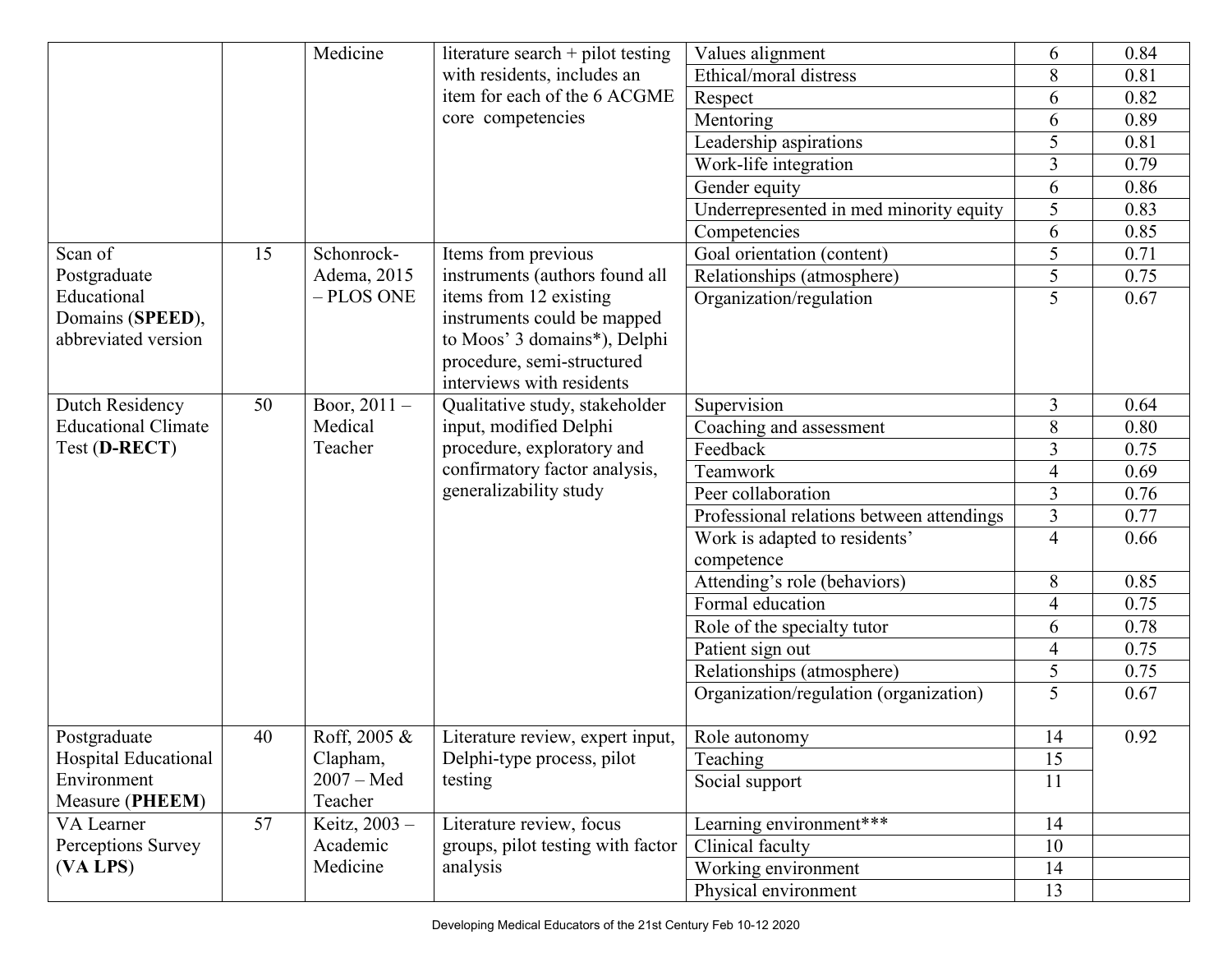| <b>ACGME Resident</b><br>and Fellow Survey                           | 29 | Holt, $2010 -$<br>Academic  | Based on the ACGME<br>Common Program                                                                                                                      | Non-duty hours items (i.e., "educational<br>19<br>environment") |                                                                                                                                                       | 0.80           |      |
|----------------------------------------------------------------------|----|-----------------------------|-----------------------------------------------------------------------------------------------------------------------------------------------------------|-----------------------------------------------------------------|-------------------------------------------------------------------------------------------------------------------------------------------------------|----------------|------|
|                                                                      |    | Medicine                    | Requirements                                                                                                                                              | Duty hours items                                                |                                                                                                                                                       | 10             | 0.79 |
| <b>ACGME Clinical</b><br>Learning<br>Environment<br>Review (CLER)    |    |                             | Some residency programs are<br>using surveys / inventories<br>related to these CLER focus<br>areas as a way to assess the                                 | Patient safety<br>Healthcare quality                            | E.g., Hospital Survey on Patient Safety<br>Culture (HSOPSC) in Bump, 2015 -<br>JGME; Bump, 2017 - Academic Medicine<br>E.g., Various quality measures |                |      |
| focus areas                                                          |    |                             | residency learning<br>environment                                                                                                                         | Care transitions                                                |                                                                                                                                                       |                |      |
|                                                                      |    |                             |                                                                                                                                                           |                                                                 | E.g., "Handoffs and Transitions" subscale<br>of the HSOPSC in Bump, 2015 and Bump,<br>2017 above                                                      |                |      |
|                                                                      |    |                             |                                                                                                                                                           | Supervision                                                     | E.g., Resident Supervision Index in Byrne,<br>2010 – Academic Medicine                                                                                |                |      |
|                                                                      |    |                             |                                                                                                                                                           | Well-being                                                      | E.g., Maslach Burnout Inventory; see<br>Dyrbye & Shanafelt, 2016 - Medical<br>Education (review)                                                      |                |      |
|                                                                      |    |                             |                                                                                                                                                           | Professionalism-                                                | E.g., Gillespie, 2009 - JGME; Reynolds,<br>2019 - Curr Probl Pedatr Adolesc Health<br>Care                                                            |                |      |
| High-value care                                                      | 24 | Gupta, 2017 -               | Literature review, conceptual                                                                                                                             |                                                                 | Leadership and health system messaging                                                                                                                | 17             | 0.94 |
| culture survey                                                       |    | <b>BMJ</b> Qual<br>Safety   | models for organizational<br>culture, modified Delphi<br>process, exploratory and<br>confirmatory factor analyses                                         | Data transparency and access                                    |                                                                                                                                                       | $\overline{2}$ | 0.80 |
|                                                                      |    |                             |                                                                                                                                                           | Comfort with cost conversations                                 |                                                                                                                                                       | 3              | 0.70 |
|                                                                      |    |                             |                                                                                                                                                           | Blame-free environment                                          |                                                                                                                                                       | $\overline{2}$ | 0.70 |
| Maastricht High-                                                     | 25 | Mordang $-$<br>under review | Items derived from previously<br>published surveys of practicing<br>physicians, focus groups, and<br>literature reviews with input<br>from expert panels. | High-value care                                                 |                                                                                                                                                       | 8              | 0.65 |
| Value Cost-<br>Conscious Care<br>Attitude<br>Questionnaire<br>(MHAQ) |    |                             |                                                                                                                                                           | Cost incorporation                                              |                                                                                                                                                       | 10             | 0.71 |
|                                                                      |    |                             |                                                                                                                                                           | Potential drawbacks<br>7<br>0.67                                |                                                                                                                                                       |                |      |
|                                                                      |    |                             |                                                                                                                                                           | based on resident respondents.                                  | Parallel questionnaire developed for residents, staff physicians,<br>administrators, and patients; Cronbach alphas listed here are                    |                |      |

\* Based on the work of Moos, RH (1973 and 1974) on conceptualization of human psychological environments and social climate scales

\*\*Original MSLES (Marshal, 1978) had 55 items mapped to 7 domains

\*\*\*Most strongly associated with overall training satisfaction in study by Cannon, 2008 (Academic Medicine), which also included medical students

Developing Medical Educators of the 21st Century Feb 10-12 2020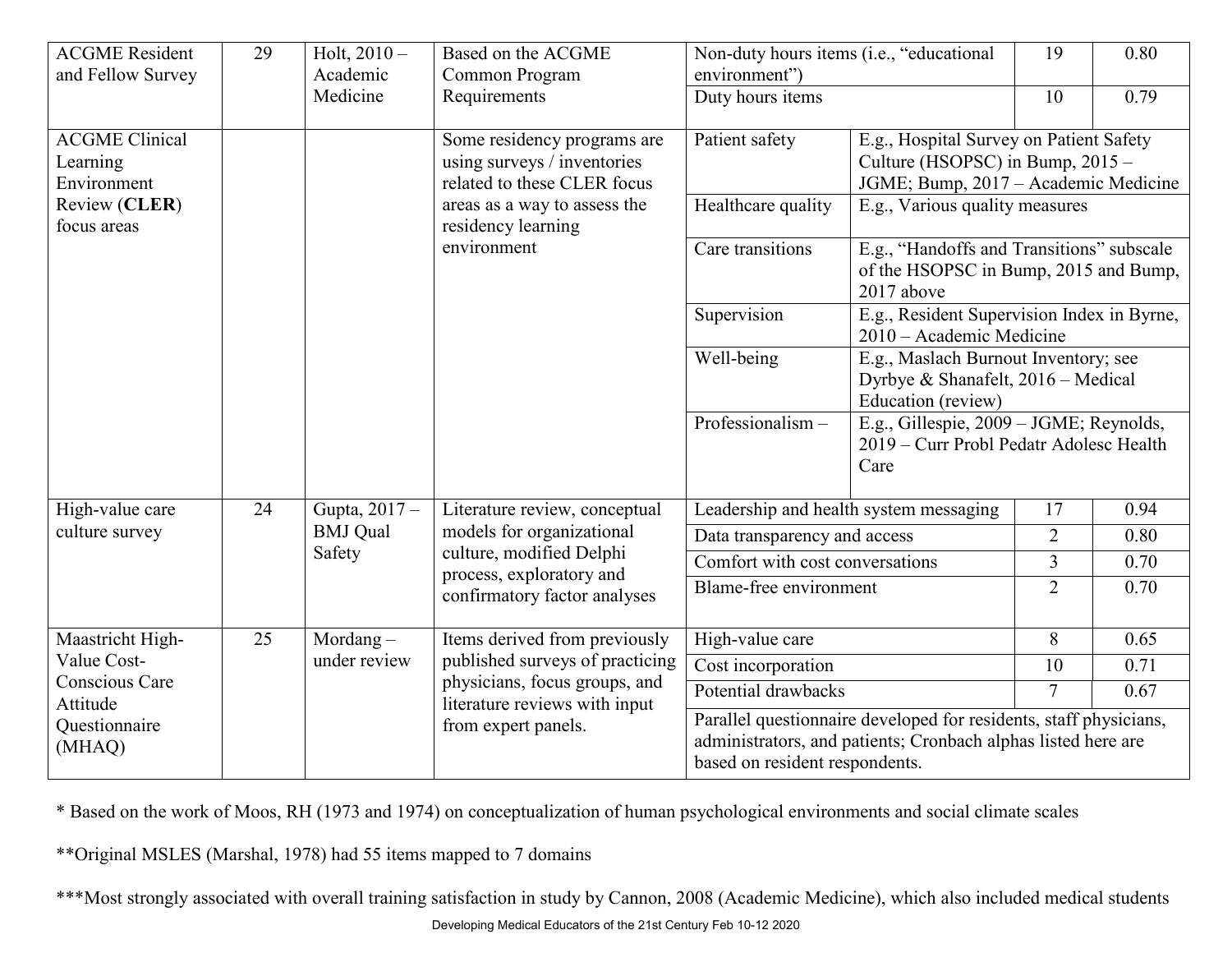Assessment of Learning Environments in Medical Education: Instruments and Best Practices – Workshop Exercises

## **Exercise 1: Measuring quality outcomes**

- What quality measures of the learning environment are already collected at your institution?
- What others could you add?

| <b>Pillar</b>                                                                          | <b>Current outcome measures</b> | <b>Additional outcomes</b> |
|----------------------------------------------------------------------------------------|---------------------------------|----------------------------|
| 1. Shared goal of healthcare and<br>health professional education:<br>improving health |                                 |                            |
| 2. Learning is work and work is<br>learning                                            |                                 |                            |
| 3. Collaboration with integration of<br>diverse perspectives                           |                                 |                            |
| 4. Focus on continuous improvement<br>and innovation                                   |                                 |                            |